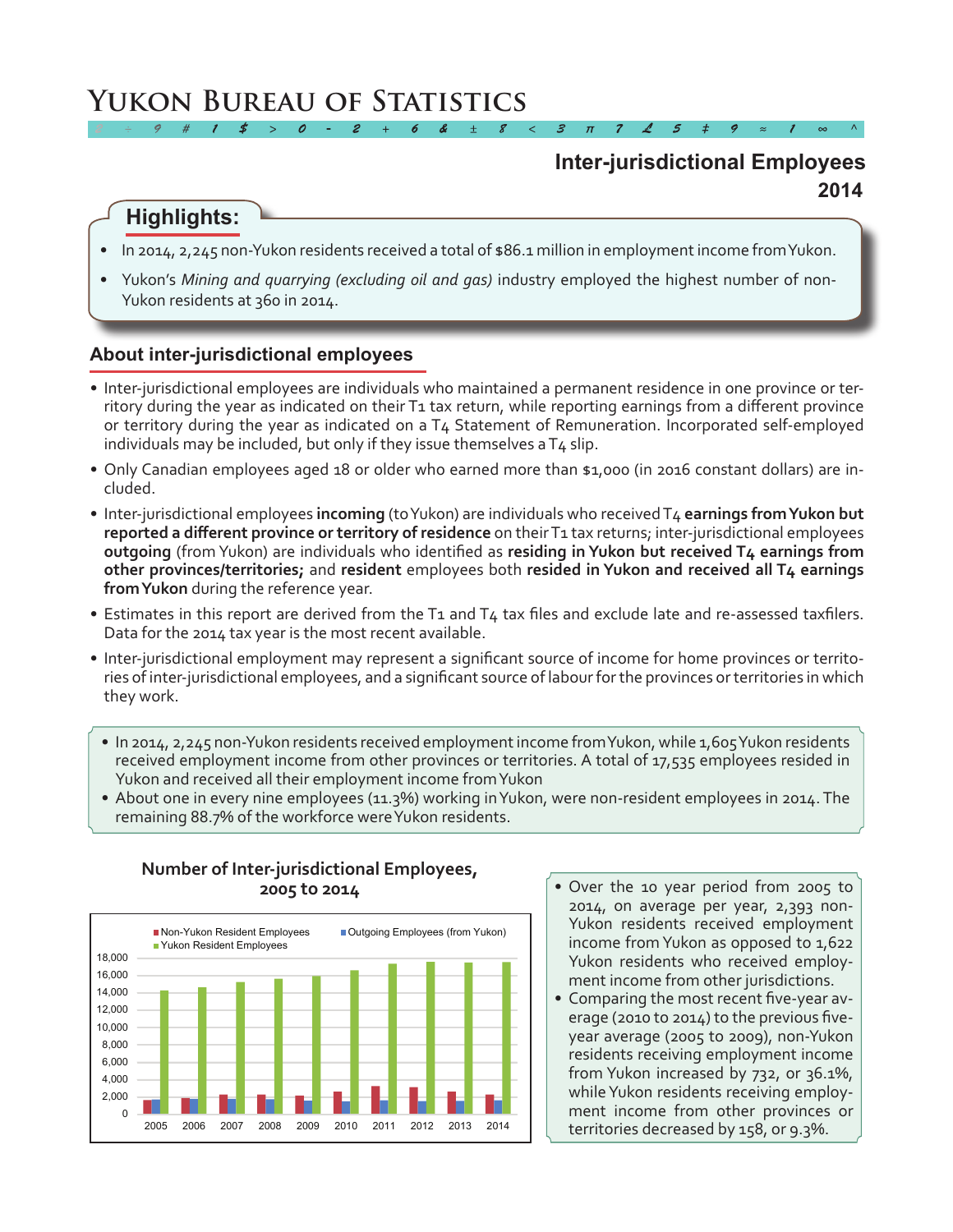### **Count of inter-jurisdictional employees, by sex, Yukon, 2005 to 2014**

|      | Inter-jurisdictional employees<br>incoming to Yukon from other | <b>Provinces and Territories</b> |        | Inter-jurisdictional employees<br>outgoing from Yukon to other | <b>Provinces and Territories</b> |             |        | Yukon<br>resident<br>employees |        |
|------|----------------------------------------------------------------|----------------------------------|--------|----------------------------------------------------------------|----------------------------------|-------------|--------|--------------------------------|--------|
|      | Total                                                          | Male                             | Female | Total                                                          | Male                             | Female      | Total  | Male                           | Female |
|      |                                                                |                                  |        |                                                                | count                            | ----------- |        |                                |        |
| 2005 | 1.610                                                          | 870                              | 740    | 1.695                                                          | 1.060                            | 630         | 14.250 | 6.835                          | 7.415  |
| 2006 | 1.850                                                          | 1.045                            | 805    | 1.775                                                          | 1.110                            | 665         | 14.615 | 7.080                          | 7.530  |
| 2007 | 2,260                                                          | 1,370                            | 890    | 1,765                                                          | 1,080                            | 690         | 15,225 | 7,410                          | 7,815  |
| 2008 | 2.270                                                          | 1.305                            | 970    | 1.725                                                          | 1.045                            | 680         | 15.615 | 7.645                          | 7.970  |
| 2009 | 2.145                                                          | 1.310                            | 835    | 1.545                                                          | 885                              | 660         | 15.920 | 7.830                          | 8,090  |
| 2010 | 2,605                                                          | 1.755                            | 850    | 1.470                                                          | 880                              | 590         | 16,595 | 8,170                          | 8,430  |
| 2011 | 3.240                                                          | 2,205                            | 1,030  | 1,595                                                          | 925                              | 670         | 17.350 | 8,620                          | 8,730  |
| 2012 | 3.110                                                          | 2.170                            | 940    | 1.505                                                          | 880                              | 625         | 17.555 | 8.640                          | 8.910  |
| 2013 | 2,595                                                          | 1.740                            | 860    | 1.540                                                          | 920                              | 620         | 17.480 | 8,505                          | 8,975  |
| 2014 | 2,245                                                          | 1.495                            | 755    | 1,605                                                          | 960                              | 645         | 17,535 | 8.480                          | 9,055  |

**Note***: Due to the mobile nature of their work, inter-jurisdictional employees may be more likely to file annual personal income tax returns late. For example: in 2014, a forecasted 195 additional employees incoming to Yukon would have been included if late and reassessed taxfilers were included; and an additional 165 outgoing employees from Yukon would have been included. Estimates*   $re$  subject to revision.

• In 2014, 2,245 employees (11.3% of all employees that worked in Yukon), reported residency elsewhere in Canada on their income tax return. Comparing 2014 (2,245 incoming employees) to 2013 (2,595 incoming employees), there were 350, or 13.5%, fewer non-Yukon resident employees working in Yukon.

• A total of 1,605 Yukon residents received all or a part of their employment earnings from outside of Yukon during 2014. Compared to 2013 (1,540 employees), 65 moreYukon residents worked in a different province or territory.

• A total of 17,535 Yukon residents received all employment earnings from Yukon in 2014. This was an increase of 55, or 0.3%, compared to 2013 when 17,480 Yukon residents received all employment income from Yukon.

• In 2014, 1,495 male employees (66.4%) and 755 female employees (33.6%) made up the total of 2,245 employees who worked in Yukon, but reported residency elsewhere in Canada. Of the 1,605 Yukon residents who received all or part of their employment income from outside of Yukon, 960 were males (59.8%) and 645 (40.2%) were female.

### **Count of Inter-jurisdictional employees, by age group and sex, 2005 to 2014**

|          |                      | 18 to 24 years |             |                      | 25 to 34 years |             |                      | 35 to 44 years |             |                      | 45 to 54 years |             |                      | 55 to 64 years |                           | 65 years and older   |      |             |
|----------|----------------------|----------------|-------------|----------------------|----------------|-------------|----------------------|----------------|-------------|----------------------|----------------|-------------|----------------------|----------------|---------------------------|----------------------|------|-------------|
|          | <b>Both</b><br>sexes | Male           | Fe-<br>male | <b>Both</b><br>sexes | Male           | Fe-<br>male | <b>Both</b><br>sexes | Male           | Fe-<br>male | <b>Both</b><br>sexes | Male           | Fe-<br>male | <b>Both</b><br>sexes | Male           | Fe-<br>male               | <b>Both</b><br>sexes | Male | Fe-<br>male |
| Incoming |                      |                |             |                      |                |             |                      | ----------     |             | count                |                |             |                      |                |                           |                      |      |             |
| 2005     | 575                  | 290            | 285         | 460                  | 245            | 215         | 200                  | 115            | 85          | 225                  | 130            | 90          | 130                  | 70             | 55                        | 25                   | 15   | 10          |
| 2006     | 645                  | 330            | 310         | 490                  | 275            | 215         | 255                  | 170            | 85          | 250                  | 150            | 105         | 170                  | 95             | 80                        | 40                   | 25   | 15          |
| 2007     | 710                  | 380            | 330         | 585                  | 355            | 235         | 330                  | 210            | 120         | 355                  | 245            | 110         | 225                  | 135            | 90                        | 55                   | 45   | 10          |
| 2008     | 825                  | 420            | 400         | 560                  | 315            | 240         | 290                  | 190            | 100         | 310                  | 205            | 110         | 235                  | 135            | 100                       | 55                   | 35   | 15          |
| 2009     | 645                  | 335            | 310         | 570                  | 335            | 235         | 260                  | 180            | 80          | 355                  | 260            | 90          | 265                  | 170            | 95                        | 50                   | 30   | 20          |
| 2010     | 725                  | 420            | 300         | 685                  | 465            | 225         | 355                  | 265            | 90          | 475                  | 370            | 105         | 300                  | 195            | 110                       | 65                   | 40   | 25          |
| 2011     | 940                  | 580            | 355         | 920                  | 605            | 320         | 425                  | 310            | 115         | 495                  | 395            | 100         | 365                  | 255            | 110                       | 90                   | 65   | 25          |
| 2012     | 840                  | 520            | 315         | 855                  | 585            | 275         | 450                  | 335            | 110         | 475                  | 365            | 105         | 400                  | 285            | 110                       | 95                   | 70   | 20          |
| 2013     | 555                  | 295            | 255         | 745                  | 465            | 280         | 380                  | 285            | 90          | 420                  | 325            | 95          | 420                  | 305            | 115                       | 85                   | 60   | 25          |
| 2014     | 470                  | 265            | 205         | 680                  | 425            | 255         | 315                  | 235            | 80          | 385                  | 285            | 95          | 320                  | 225            | 95                        | 75                   | 55   | 20          |
| Outgoing |                      |                |             |                      |                |             |                      | ----------     |             | count<br>----------  |                |             |                      |                |                           |                      |      |             |
| 2005     | 490                  | 255            | 235         | 365                  | 220            | 145         | 305                  | 195            | 110         | 310                  | 220            | 90          | 180                  | 135            | $\boldsymbol{\mathsf{x}}$ | 45                   | 35   | X           |
| 2006     | 525                  | 245            | 280         | 385                  | 255            | 130         | 315                  | 215            | 100         | 330                  | 235            | 95          | 175                  | 125            | 50                        | 45                   | 35   | 10          |
| 2007     | 505                  | 245            | 260         | 415                  | 250            | 165         | 300                  | 195            | 100         | 330                  | 225            | 105         | 170                  | 125            | x                         | 50                   | 40   | х           |
| 2008     | 510                  | 265            | 245         | 415                  | 250            | 165         | 280                  | 175            | 105         | 295                  | 190            | 105         | 180                  | 130            | 50                        | 50                   | 40   | 10          |
| 2009     | 440                  | 225            | 215         | 385                  | 205            | 175         | 235                  | 140            | 95          | 275                  | 170            | 105         | 170                  | 115            | 55                        | 45                   | 30   | 15          |
| 2010     | 400                  | 205            | 195         | 345                  | 205            | 145         | 235                  | 150            | 85          | 255                  | 160            | 95          | 180                  | 125            | 60                        | 50                   | 35   | 10          |
| 2011     | 435                  | 220            | 215         | 450                  | 250            | 200         | 235                  | 145            | 90          | 260                  | 160            | 100         | 170                  | 110            | X                         | 45                   | 35   | X           |
| 2012     | 395                  | 195            | 200         | 455                  | 265            | 190         | 215                  | 130            | 85          | 235                  | 150            | 85          | 155                  | 100            | 50                        | 50                   | 40   | 15          |
| 2013     | 405                  | 200            | 205         | 435                  | 250            | 180         | 225                  | 140            | 85          | 245                  | 165            | 80          | 175                  | 120            | 55                        | 55                   | 45   | 10          |
| 2014     | 385                  | 180            | 205         | 480                  | 280            | 200         | 245                  | 155            | 90          | 255                  | 165            | 90          | 185                  | 130            | x                         | 55                   | 50   | X           |





x = data suppressed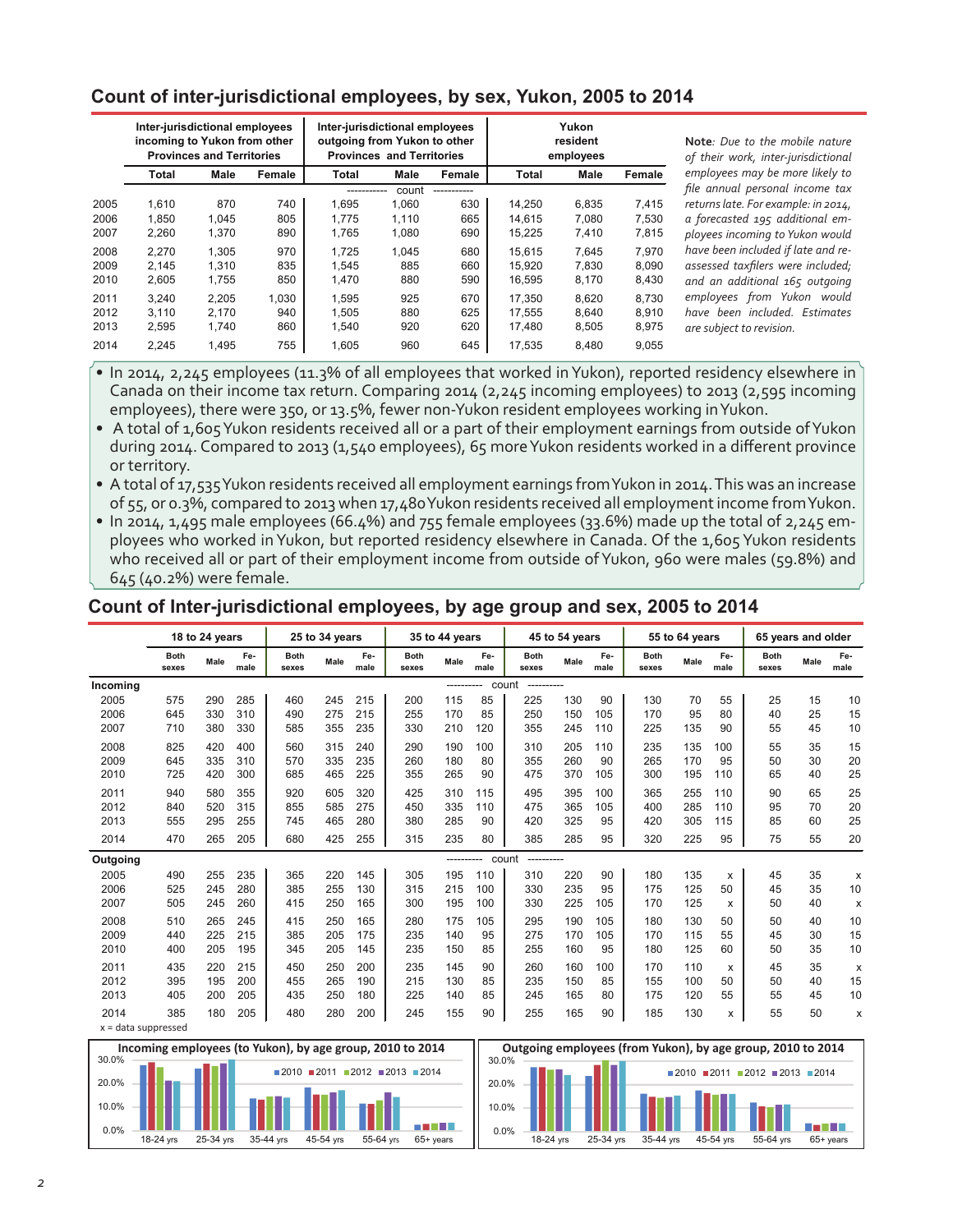**Count of inter-jurisdictional employees incoming (to Yukon) and outgoing (from Yukon), by province or territory of residence, 2005 to 2014**

|      | <b>NL</b>     |               | PEI           |               | <b>NS</b>     |               | <b>NB</b>     |               | QC            |               | ON            |               | <b>MB</b>     |               | SK            |               |
|------|---------------|---------------|---------------|---------------|---------------|---------------|---------------|---------------|---------------|---------------|---------------|---------------|---------------|---------------|---------------|---------------|
|      | in-<br>coming | out-<br>going | in-<br>coming | out-<br>going | in-<br>coming | out-<br>going | in-<br>coming | out-<br>going | in-<br>coming | out-<br>going | in-<br>coming | out-<br>going | in-<br>coming | out-<br>going | in-<br>coming | out-<br>going |
| 2005 | 20            | x             | x             | x             | 45            | 20            | 15            | x             | 110           | 30            | 240           | 175           | 40            | 35            | 85            | 55            |
| 2006 | 30            | x             | 10            | 0             | 40            | 25            | 20            | x             | 100           | 35            | 295           | 135           | 60            | 20            | 70            | 45            |
| 2007 | 35            | x             | X             | x             | 55            | 30            | 30            | x             | 140           | 60            | 375           | 150           | 80            | 25            | 115           | 45            |
| 2008 | 40            | X             | x             | x             | 60            | 40            | 30            | x             | 185           | 55            | 400           | 160           | 95            | 30            | 95            | 50            |
| 2009 | 40            | x             | X             | x             | 55            | 25            | 25            | x             | 120           | 65            | 375           | 140           | 65            | 25            | 80            | 35            |
| 2010 | 50            | 10            | x             | x             | 70            | 20            | 45            | x             | 140           | 50            | 420           | 140           | 75            | 25            | 90            | 45            |
| 2011 | 95            | x             | x             | x             | 85            | 30            | 80            | 10            | 150           | 55            | 520           | 145           | 95            | 25            | 95            | 50            |
| 2012 | 100           | x             | x             | x             | 100           | 25            | 100           | x             | 115           | 55            | 495           | 155           | 100           | 30            | 115           | 55            |
| 2013 | 100           | 10            | X             | x             | 75            | 30            | 85            | x             | 130           | 60            | 475           | 155           | 60            | 20            | 105           | 65            |
| 2014 | 70            | 15            | x             | x             | 55            | 25            | 45            | x             | 115           | 35            | 395           | 170           | 70            | 25            | 80            | 60            |

|      | AB     |       | ВC     |       | <b>NWT</b> |       | <b>NU</b> |       | Total  |       |                         |   |     |     |     |                            |       |
|------|--------|-------|--------|-------|------------|-------|-----------|-------|--------|-------|-------------------------|---|-----|-----|-----|----------------------------|-------|
|      | in-    | out-  | in-    | out-  | in-        | out-  | in-       | out-  | in-    | out-  | <b>NU</b><br><b>NWT</b> |   |     |     |     |                            |       |
|      | coming | going | coming | going | coming     | going | coming    | going | coming | going |                         |   |     |     |     |                            |       |
| 2005 | 340    | 425   | 665    | 685   | 50         | 250   | x         | 10    | 1,610  | 1,695 | BC                      |   |     |     |     |                            |       |
| 2006 | 355    | 475   | 790    | 785   | 70         | 230   | 10        | x     | 1,850  | 1.775 | AB                      |   |     |     |     |                            |       |
| 2007 | 435    | 480   | 895    | 710   | 85         | 240   | x         | 10    | 2,260  | 1,765 | <b>SK</b><br><b>MB</b>  |   |     |     |     |                            |       |
| 2008 | 360    | 455   | 945    | 695   | 55         | 205   | x         | 15    | 2.270  | 1.725 | ON                      |   |     |     |     |                            |       |
| 2009 | 280    | 365   | 1,025  | 675   | 65         | 180   | x         | 15    | 2.145  | 1,545 | QC                      |   |     |     |     |                            |       |
| 2010 | 340    | 305   | 1,300  | 650   | 60         | 190   | x         | 20    | 2.605  | 1.470 | <b>NB</b>               |   |     |     |     |                            |       |
| 2011 | 400    | 330   | 1,630  | 715   | 75         | 205   | x         | 15    | 3.240  | .595  | <b>NS</b>               |   |     |     |     | Outgoing employees in 2014 |       |
| 2012 | 400    | 345   | 1.480  | 605   | 80         | 200   | x         | 20    | 3.110  | 1,505 | PEI                     |   |     |     |     | Incoming employees in 2014 |       |
| 2013 | 340    | 360   | 1,150  | 595   | 55         | 220   | x         | 20    | 2,595  | 540.ا | <b>NL</b>               |   |     |     |     |                            |       |
| 2014 | 295    | 405   | ,060   | 600   | 55         | 250   | x         | 10    | 2.245  | .605  |                         | 0 | 200 | 400 | 600 | 800                        | 1,000 |

x = data suppressed

• Of all other provinces or territories over the 10-year period from 2005 to 2014, residents of British Columbia comprised the highest number of non-resident employees working inYukon, ranging from a low of 665 employees in 2005 to a high of 1,630 employees in 2011.

• In 2014, residents of British Columbia working in Yukon (1,060), made up almost half (47.2%) of the total number of non-Yukon resident employees inYukon; followed by residents of Ontario (395 employees, or 17.6%).

• British Columbia has also consistently been the destination for Yukon residents who had employment income from work outside ofYukon over the past ten years, ranging from a low of 595 employees in 2013 to a high of 785 employees in 2006.

• In 2014, 37.4% (600 employees) of the Yukon residents with employment income from elsewhere, worked in British Columbia, followed by Alberta (25.2%, 405 employees) and the Northwest Territories (15.6%, 250 employees). **(Incoming to Yukon less Outgoing from Yukon), Selected Provinces/Territories, 2005 to 2014**



• When considering net inter-jurisdictional employee movement (incoming non-resident employees who worked inYukon less outgoingYukon residents who worked in other jurisdictions), British Columbia residents working in Yukon comprised the highest net number of incoming employees to Yukon for the past seven years. The Northwest Territories had consistently been the jurisdiction that received the highest net number of outgoing employees fromYukon over the last 10 years.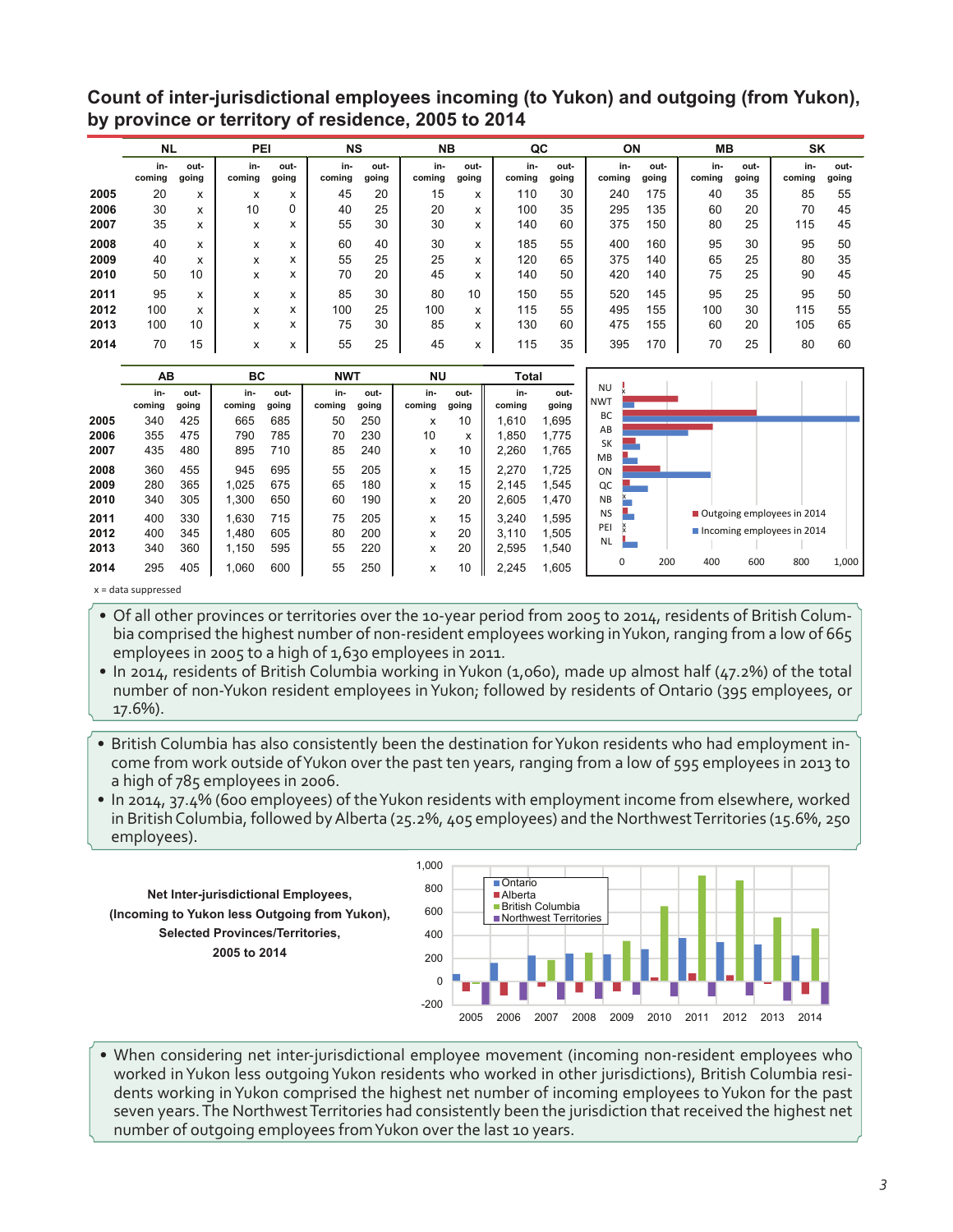### **Count of inter-jurisdictional employees incoming (to Yukon) and outgoing (from Yukon), by industry of employment, 2005 to 2014**

|      | Agriculture, forestry,<br>fishing and hunting<br>incoming | outgoing | Oil and gas<br>extraction and<br>support activities<br>incomina | outgoing | Mining and<br>quarrying (excluding<br>oil and gas)<br>incoming | outgoing | <b>Utilities</b><br>incoming | outgoing | incoming | <b>Construction</b><br>outgoing | <b>Manufacturing</b><br>incoming | outgoing | Wholesale and<br><b>Retail trade</b><br>incoming | outgoing |
|------|-----------------------------------------------------------|----------|-----------------------------------------------------------------|----------|----------------------------------------------------------------|----------|------------------------------|----------|----------|---------------------------------|----------------------------------|----------|--------------------------------------------------|----------|
| 2005 | x                                                         | x        | 130                                                             | 210      | 65                                                             | 75       | 0                            | x        | 115      | 220                             | 30                               | 45       | 170                                              | 145      |
| 2006 | x                                                         | x        | 175                                                             | 190      | 80                                                             | 90       | x                            | x        | 185      | 240                             | 25                               | 50       | 165                                              | 155      |
| 2007 | x                                                         | x        | 305                                                             | 190      | 80                                                             | 100      | x                            | x        | 280      | 255                             | x                                | 40       | 150                                              | 195      |
| 2008 | x                                                         | 25       | 290                                                             | 170      | 75                                                             | 95       | x                            | x        | 245      | 290                             | 35                               | 35       | 185                                              | 155      |
| 2009 | x                                                         | 35       | 230                                                             | 85       | 70                                                             | 65       | x                            | x        | 355      | 245                             | 15                               | 25       | 140                                              | 140      |
| 2010 | x                                                         | 25       | 400                                                             | 105      | 195                                                            | 60       | x                            | x        | 485      | 215                             | 20                               | x        | 145                                              | 125      |
| 2011 | x                                                         | 20       | 670                                                             | 150      | 345                                                            | 80       | x                            | x        | 360      | 195                             | 30                               | 35       | 155                                              | 115      |
| 2012 | 15                                                        | 20       | 530                                                             | 125      | 510                                                            | 75       | x                            | x        | 315      | 205                             | x                                | 35       | 175                                              | 95       |
| 2013 | x                                                         | 20       | 405                                                             | 85       | 430                                                            | 85       | x                            | x        | 265      | 265                             | 20                               | 20       | 150                                              | 120      |
| 2014 | x                                                         | 20       | 315                                                             | 80       | 360                                                            | 75       | x                            | x        | 215      | 325                             | 30                               | 40       | 110                                              | 150      |

#### **Info & cultural industries; Finance & insurance; Real estate & rental &**

|      | <b>Transportation and</b><br>warehousing<br>incoming | outgoing | leasing; Manage-<br>ment of companies<br>& enterprises<br>incomina | outgoing | Professional.<br>scientific and<br>technical services<br>incomina | outgoing | <b>Education services.</b><br>health care and<br>social assistance<br>incomina | outgoing | Accommodation and<br>food services<br>incomina | outgoing | Other services <sup>1</sup><br>incomina | outgoing | <b>Public</b><br>administration<br>incomina | outgoing |
|------|------------------------------------------------------|----------|--------------------------------------------------------------------|----------|-------------------------------------------------------------------|----------|--------------------------------------------------------------------------------|----------|------------------------------------------------|----------|-----------------------------------------|----------|---------------------------------------------|----------|
|      |                                                      |          |                                                                    |          |                                                                   |          |                                                                                |          |                                                |          |                                         |          |                                             |          |
| 2005 | 40                                                   | 95       | 50                                                                 | 105      | 55                                                                | 75       | 95                                                                             | 185      | 475                                            | 165      | 125                                     | 190      | 260                                         | 140      |
| 2006 | 60                                                   | 85       | 60                                                                 | 130      | 90                                                                | 100      | 85                                                                             | 185      | 480                                            | 185      | 155                                     | 195      | 260                                         | 105      |
| 2007 | 70                                                   | 95       | 175                                                                | 80       | 115                                                               | 70       | 125                                                                            | 210      | 435                                            | 185      | 165                                     | 175      | 280                                         | 110      |
| 2008 | 80                                                   | 70       | 135                                                                | 75       | 90                                                                | 70       | 110                                                                            | 205      | 535                                            | 230      | 190                                     | 180      | 270                                         | 110      |
| 2009 | 60                                                   | 65       | 115                                                                | 75       | 75                                                                | 55       | 105                                                                            | 205      | 445                                            | 180      | 195                                     | 220      | 305                                         | 130      |
| 2010 | 80                                                   | 75       | 130                                                                | 45       | 90                                                                | 60       | 130                                                                            | 210      | 440                                            | 175      | 175                                     | 185      | 265                                         | 125      |
| 2011 | 90                                                   | 80       | 275                                                                | 65       | 145                                                               | 70       | 140                                                                            | 220      | 445                                            | 220      | 195                                     | 210      | 310                                         | 120      |
| 2012 | 85                                                   | 75       | 190                                                                | 70       | 105                                                               | 60       | 175                                                                            | 210      | 460                                            | 215      | 215                                     | 180      | 290                                         | 120      |
| 2013 | 60                                                   | 70       | 90                                                                 | 50       | 75                                                                | 75       | 145                                                                            | 210      | 420                                            | 175      | 180                                     | 205      | 330                                         | 135      |
| 2014 | 70                                                   | 75       | 90                                                                 | 50       | 70                                                                | 60       | 125                                                                            | 190      | 370                                            | 185      | 175                                     | 200      | 295                                         | 140      |

|      | <b>Unknown</b> |          | Total    |          |
|------|----------------|----------|----------|----------|
|      | incoming       | outgoing | incoming | outgoing |
| 2005 | x              | x        | 1.610    | 1.695    |
| 2006 | 15             | 30       | 1,850    | 1.775    |
| 2007 | 45             | 30       | 2,260    | 1.765    |
| 2008 | 25             | X        | 2.270    | 1.725    |
| 2009 | 20             | x        | 2,145    | 1,545    |
| 2010 | 30             | 30       | 2.605    | 1.470    |
| 2011 | 40             | X        | 3,240    | 1,595    |
| 2012 | 35             | x        | 3,110    | 1,505    |
| 2013 | 20             | x        | 2,595    | 1.540    |
| 2014 | 15             | x        | 2.245    | 1.605    |

#### x = data suppressed

<sup>1</sup> Other services include: Administrative and support; Waste management and remediation services; Arts, entertainment and recreation; Other services etc. **Note***: When an incoming employee has T4 earnings in more than one industry, he/ she will be counted in the industry of the job in which the incoming employee has the highest T4 earnings; when an outgoing employee has T4 earnings in more than one industry, he/she will be counted in the industry of the job in which the outgoing employee has the highest T4 earnings.*

- • Of the 2,245 incoming inter-jurisdictional employees in 2014, the *Accommodation and food services* indus- try in Yukon employed the highest number of non-resident employees (370, or 16.5% of total), followed by *Mining and quarrying (excluding oil and gas)* (360, or 16.0%); *Oil and gas extraction and support activities* (315, or 14.0%); and *Public administration* (295, or 13.1%).
- Over the 10 year period from 2005 to 2014, an average of 451 non-resident employees worked in the Accommodation and food services industry; 345 in Oil and gas extraction and support activities; 287 in Public *administration;* and an average of 282 in the *Construction* industry.
- Of the 1,605 outgoing inter-jurisdictional employees in 2014, the highest number of Yukon residents who received employment income from other jurisdictions, worked in the *Construction* industry (325, or 20.2% of total), followed by *Other services1* (200, or 12.5%); *Education services, health care and social assistance* (190, or 11.8%); and the *Accommodation and food services* industry (185, or 11.5%).
- Over the past ten years (2005 to 2014), an average of 246Yukon residents who received employment income elsewhere worked in the *Construction* industry; 203 in *Education services, health care and social assistance*; 194 in *Other services1 ;* and an average of 192 employees in the *Accommodation and food services* industry.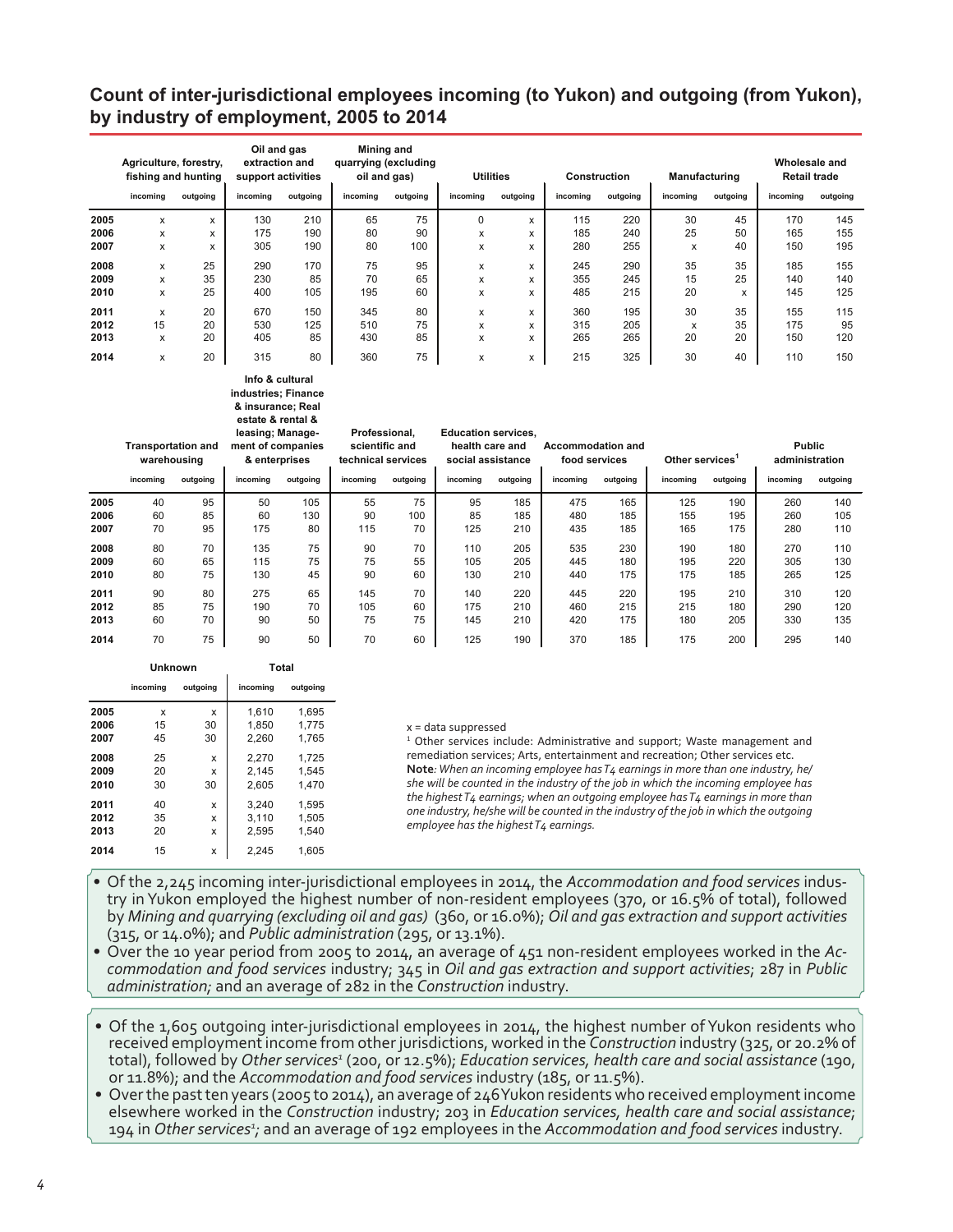### **Aggregate T4 earnings inside and outside of Yukon for inter-jurisdictional employees and resident employees, 2005 to 2014**

|      | Inter-jurisdictional<br>employees incoming to<br>Yukon |              | Inter-jurisdictional<br>employees outgoing from<br>Yukon |              | Yukon<br>resident<br>employees |         |
|------|--------------------------------------------------------|--------------|----------------------------------------------------------|--------------|--------------------------------|---------|
|      | Inside                                                 | Outside      | Inside                                                   | Outside      | Inside                         | Outside |
|      | Yukon                                                  | Yukon        | Yukon                                                    | Yukon        | Yukon                          | Yukon   |
|      |                                                        |              | earnings                                                 |              |                                |         |
| 2005 | \$27.523.500                                           | \$21.194.700 | \$26,717,100                                             | \$38,489,300 | \$694.610.200                  | \$0     |
| 2006 | \$34,409,300                                           | \$28,008,900 | \$27,675,600                                             | \$42,611,700 | \$729,576,900                  | \$0     |
| 2007 | \$55.436.700                                           | \$40.770.000 | \$28,926,500                                             | \$45,017,100 | \$779,521,100                  | \$0     |
| 2008 | \$48,394,900                                           | \$37,416,700 | \$27,051,200                                             | \$44,447,200 | \$833,739,500                  | \$0     |
| 2009 | \$49,212,000                                           | \$30,526,100 | \$27,380,900                                             | \$36,965,500 | \$842,923,500                  | \$0     |
| 2010 | \$82,112,800                                           | \$44.214.900 | \$27,365,600                                             | \$33,808,600 | \$882,725,100                  | \$0     |
| 2011 | \$106.311.000                                          | \$49.918.600 | \$28,402,300                                             | \$41.583.100 | \$938.796.300                  | \$0     |
| 2012 | \$116,273,600                                          | \$49,131,000 | \$27,261,300                                             | \$40,484,300 | \$949,867,800                  | \$0     |
| 2013 | \$101,881,800                                          | \$48,977,700 | \$29,625,100                                             | \$40,200,800 | \$955,405,000                  | \$0     |
| 2014 | \$86,139,600                                           | \$39.918.800 | \$29.179.400                                             | \$45.615.100 | \$954.892.000                  | \$0     |



• In 2014, non-resident employees' earnings in Yukon totalled \$86.1 million. This accounts for 68.3% of their total employment earnings, and represents 8.0% of the total employment earnings inYukon (\$1.1 billion) in 2014.

- Earnings of non-resident employees in Yukon, ranged from a low of \$27.5 million in 2005 to a high of \$116.3 million in 2012, a difference of \$88.8 million.
- Over the past ten years (2005 to 2014), an average of 7.1% of the total employment income in Yukon received by non-residents, ranged from a low of 3.7% in 2005 to a high of 10.6% in 2012.
- Of the total employment earnings (inside and outside of Yukon) of incoming interjurisdictional employees over the past ten years, an average of 62.7% was earned inYukon.
- In 2014, Yukon residents earned \$45.6 million in employment income from outside of Yukon in addition to \$29.2 million fromYukon.
- • Yukon resident employees' earnings from outside of Yukon in 2014 (\$45.6 million),represented 61.0% of their total employment income in 2014 (\$74.8 million). This ratio varied over the last 10 years, ranging from a low of 55.3% in 2010 to a high of 62.2% in 2008.
- From 2005 to 2014, employment earnings of Yukon residents who only worked in Yukon, ranged from a low of \$694.6 million in 2005 to a high of \$955.4 million in 2013.
- The per-capita employment earnings of Yukon residents who worked only in Yukon grew rapidly between 2005 and 2008 at an annual average rate of 3.1%.The growth flattened during the period from 2009 to 2014 when the annual average growth rate was only 0.3%.



• In 2014, non-residents' earnings in Yukon were \$40.5 million higher than Yukon residents' earnings outside of Yukon. This difference was mainly attributable to the combined earnings in the *Oil and gas extraction and support services* and the *Mining and quarrying (excluding oil and gas)* industries inYukon which were \$39.1 million higher for non-residents than that of Yukon residents' earnings from outside in the same industries.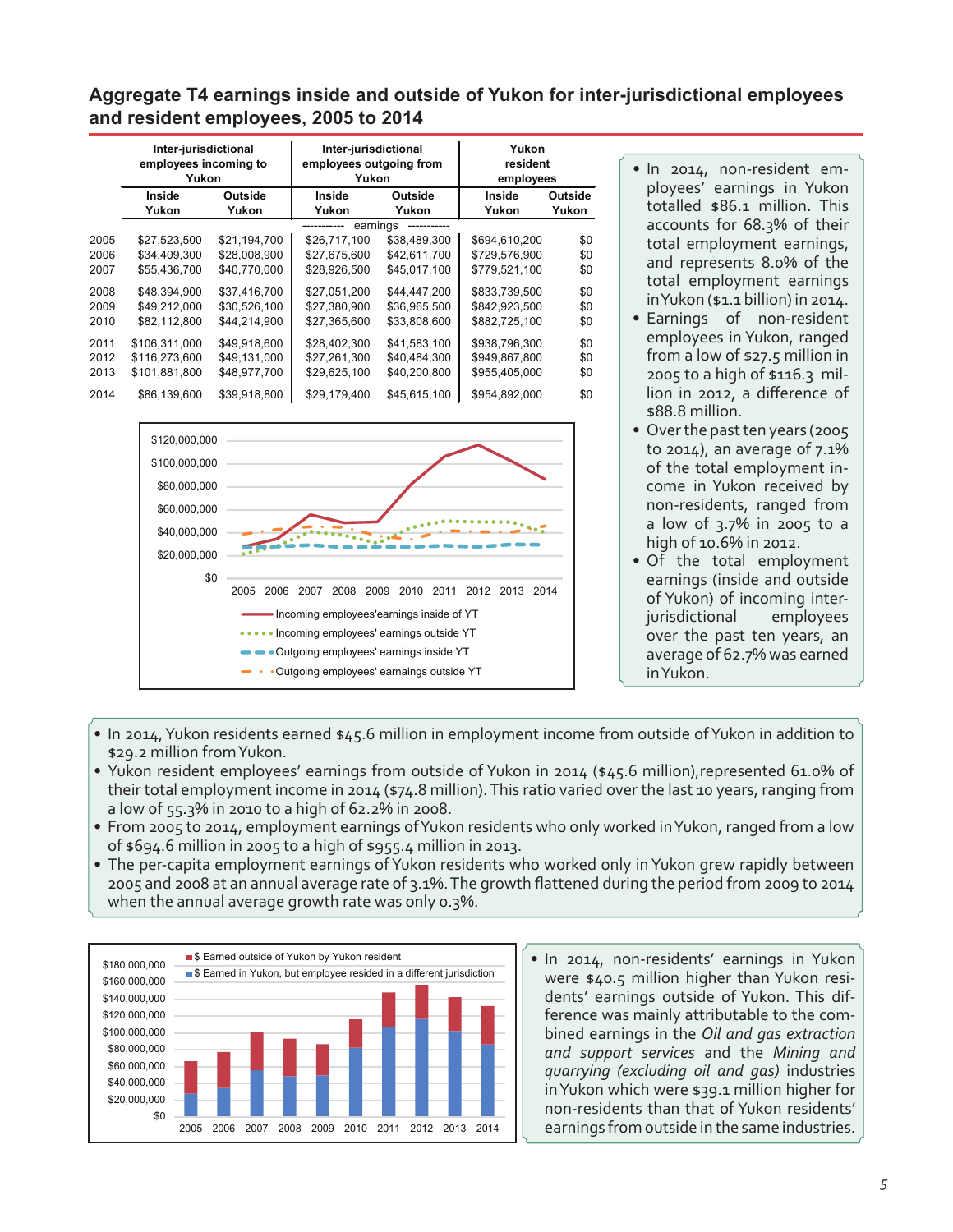**Aggregate T4 earnings of inter-jurisdictional employees incoming (to Yukon) and outgoing (from Yukon), by province or territory of residence, 2005 to 2014**

|      | <b>NL</b>     |               | <b>PEI</b>    |               | <b>NS</b>     |               | <b>NB</b>     |               |               | QC            |
|------|---------------|---------------|---------------|---------------|---------------|---------------|---------------|---------------|---------------|---------------|
|      | in-<br>coming | out-<br>going | in-<br>coming | out-<br>going | in-<br>coming | out-<br>going | in-<br>coming | out-<br>going | in-<br>coming | out-<br>going |
| 2005 | \$651,000     | x             | X             | x             | \$609.700     | \$196,600     | \$210.500     | x             | \$773,000     | \$623,600     |
| 2006 | \$749.900     | X             | \$121.600     | \$0           | \$605,800     | \$343.800     | \$440,500     | x             | \$864,100     | \$461,100     |
| 2007 | \$1,503,600   | x             | X             | x             | \$1,332,400   | \$386,700     | \$750,300     | x             | \$1,546,400   | \$686,900     |
| 2008 | \$859.400     | X             | X             | x             | \$1.029.600   | \$456.900     | \$725,900     | x             | \$1,475,800   | \$760.900     |
| 2009 | \$1,757,700   | x             | X             | x             | \$1,114,600   | \$190.600     | \$853,500     | x             | \$1,391,500   | \$1,472,300   |
| 2010 | \$2,940,900   | \$146,600     | X             | x             | \$1,811,400   | \$323,600     | \$1,594,500   | x             | \$1,705,000   | \$648,000     |
| 2011 | \$6.284.100   | X             | x             | x             | \$2,280,200   | \$145,000     | \$4,078,500   | \$121.000     | \$2.159.500   | \$890.900     |
| 2012 | \$8,982,900   | x             | x             | x             | \$2,995,800   | \$245.600     | \$6,073,800   | x             | \$1,676,900   | \$627,900     |
| 2013 | \$8,512,100   | \$110,600     | x             | x             | \$2,869,300   | \$287,900     | \$5,816,900   | x             | \$2,530,900   | \$661,800     |
| 2014 | \$6,809,900   | \$95,700      | x             | x             | \$1,412,000   | \$356,100     | \$3,535,200   | x             | \$2,036,900   | \$698,500     |
|      |               |               |               |               |               |               |               |               |               |               |

|      | ΟN           |             | MВ          |           | SK          |             |              | AВ           |
|------|--------------|-------------|-------------|-----------|-------------|-------------|--------------|--------------|
|      | in-          | out-        | in-         | out-      | in-         | out-        | in-          | out-         |
|      | coming       | going       | coming      | going     | coming      | going       | coming       | going        |
| 2005 | \$3.323.100  | \$3.564.300 | \$870,800   | \$332.900 | \$1.722.600 | \$840.100   | \$4.845.600  | \$7.989.000  |
| 2006 | \$4,403,000  | \$2,743,200 | \$1,095,400 | \$209,700 | \$1,030,200 | \$715,600   | \$6,373,400  | \$10,132,100 |
| 2007 | \$6,409,100  | \$2,870,100 | \$1,924,200 | \$366,200 | \$3,247,400 | \$659,500   | \$10,625,800 | \$11,510,400 |
| 2008 | \$6,677,500  | \$2,730,600 | \$2,722,200 | \$781.500 | \$1.633.300 | \$1.146.900 | \$7,292,400  | \$12,204,200 |
| 2009 | \$6,457,600  | \$2,656,800 | \$1,163,800 | \$624.800 | \$2.106.400 | \$694,800   | \$6,521,800  | \$9,032,200  |
| 2010 | \$8,129,600  | \$2,758,200 | \$1,864,500 | \$528,000 | \$2,546,500 | \$1,380,900 | \$10,320,300 | \$8,437,500  |
| 2011 | \$12,213,100 | \$2,800.100 | \$2.444.200 | \$505.300 | \$2,503,700 | \$1.265.400 | \$11.354.300 | \$8.670.400  |
| 2012 | \$14,061,600 | \$2,781,300 | \$2,992,200 | \$807,800 | \$3,581,000 | \$1.227.000 | \$13,025,100 | \$11,638,600 |
| 2013 | \$15,851,300 | \$2.864.100 | \$1.744.400 | \$443.100 | \$3,520,100 | \$1.802.500 | \$9,799,800  | \$11.766.100 |
| 2014 | \$14,943,600 | \$3.524.800 | \$2.099.400 | \$584.700 | \$2.239.900 | \$2.080.700 | \$7,831,600  | \$14.357.500 |

|      | BC                    |              |             | <b>NWT</b>  |           | <b>NU</b>   | <b>Total</b>  |              |  |
|------|-----------------------|--------------|-------------|-------------|-----------|-------------|---------------|--------------|--|
|      | in-                   | out-         | in-         | out-        | in-       | out-        | in-           | out-         |  |
|      | coming                | going        | coming      | going       | coming    | going       | coming        | going        |  |
| 2005 | \$12,800,900          | \$16.951.100 | \$1,511,200 | \$7,600,800 | x         | \$244,400   | \$27,523,500  | \$38,489,300 |  |
| 2006 | \$17,308,200          | \$19,079,200 | \$1,304,400 | \$8,311,100 | \$112,800 | x           | \$34,409,300  | \$42,611,700 |  |
| 2007 | \$26,253,000          | \$18,274,800 | \$1,389,600 | \$9,590,500 | x         | \$494,400   | \$55,436,700  | \$45,017,100 |  |
| 2008 | \$24,742,700          | \$16,834,000 | \$1,169,700 | \$8,834,700 | x         | \$486,300   | \$48,394,900  | \$44,447,200 |  |
| 2009 | \$26,556,400          | \$14.850.300 | \$1,172,200 | \$6,512,400 | x         | \$507,700   | \$49,212,000  | \$36,965,500 |  |
| 2010 | \$49,564,800          | \$14,461,000 | \$1,428,900 | \$3,802,200 | x         | \$1,148,400 | \$82,112,800  | \$33,808,600 |  |
| 2011 | \$60.968.000          | \$19.736.200 | \$1.735.000 | \$6.578.400 | x         | \$767.500   | \$106.311.000 | \$41.583.100 |  |
| 2012 | \$60,274,300          | \$14,836,000 | \$1,914,300 | \$6,828,700 | x         | \$1,213,400 | \$116,273,600 | \$40,484,300 |  |
| 2013 | \$49,127,300          | \$13,616,500 | \$1,407,200 | \$7,348,200 | x         | \$1,224,800 | \$101,881,800 | \$40,200,800 |  |
| 2014 | \$43,551,100          | \$14,482,800 | \$1,352,300 | \$8,778,200 | x         | \$552,800   | \$86,139,600  | \$45,615,100 |  |
|      | $x = data$ suppressed |              |             |             |           |             |               |              |  |

- In 2014, of the non-resident employees, British Columbia residents had the highest earnings in Yukon at \$43.6 million, followed by Ontario residents at \$14.9 million and Alberta residents at \$7.8 million. Employees from British Columbia received 50.6% of all incoming employees' earnings from Yukon (\$86.1 million); followed by those from Ontario at 17.3%; and Alberta at 9.1%.
- Over the last ten years (2005 to 2014), incoming employees from British Columbia have consistently had the highest proportion of earnings inYukon, ranging from a low of 46.5% in 2005 to a high of 60.4% in 2010.
- In 2014, a total of \$45.6 million was earned by Yukon resident employees working in other Canadian jurisdictions: \$14.5 million (31.8%) was earned in British Columbia, \$14.4 million (31.5%) inAlberta; \$8.8 million (19.2%) in the NorthwestTerritories; and \$3.5 million (7.7%) in Ontario.
- Over the ten years from 2005 to 2014, Yukon residents with employment income from elsewhere have consistently had the highest proportion of their earnings in British Columbia, ranging from a low of 31.8% in 2014 to a high of 47.5% in 2011.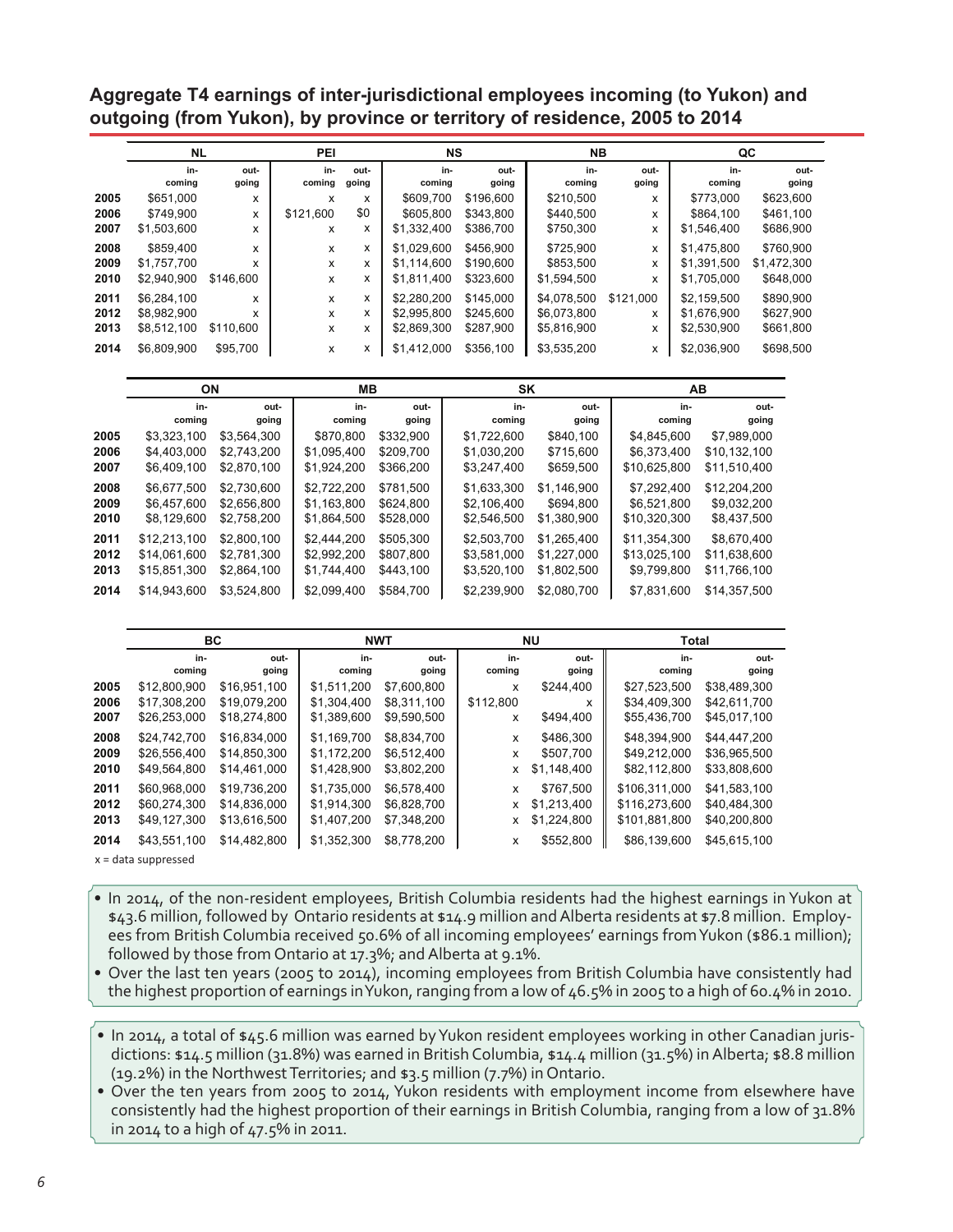### **Aggregate T4 earnings inside Yukon of incoming inter-jurisdictional employees to Yukon as well as earnings outside Yukon of employees outgoing from Yukon, by industry of employment, 2005 to 2014**

|      | Agriculture, forestry,<br>fishing and hunting |           | Oil and gas extraction and<br>support activities |             | Mining and quarrying<br>(excluding oil and gas) |             | <b>Utilities</b> |          | <b>Construction</b> |              |
|------|-----------------------------------------------|-----------|--------------------------------------------------|-------------|-------------------------------------------------|-------------|------------------|----------|---------------------|--------------|
|      | incoming                                      | outgoing  | incoming                                         | outgoing    | incoming                                        | outgoing    | incoming         | outgoing | incoming            | outgoing     |
| 2005 | x                                             | x         | \$5,254,900                                      | \$8,460,300 | \$1,722,100                                     | \$2,975,400 | \$0              | x        | \$1,999,900         | \$6,904,400  |
| 2006 | x                                             | x         | \$5.635.800                                      | \$8.742.200 | \$2,267,800                                     | \$4,706,400 | x                | x        | \$6.018.200         | \$7.789.100  |
| 2007 | x                                             | X         | \$13,826,900                                     | \$9,199,400 | \$2,852,800                                     | \$5,111,400 | x                | x        | \$11,201,800        | \$8,455,200  |
| 2008 | x                                             | \$300,400 | \$12,538,900                                     | \$7,502,900 | \$2,712,400                                     | \$5,603,600 | x                | x        | \$6.411.000         | \$9.117.200  |
| 2009 | x                                             | \$494.200 | \$13.934.100                                     | \$3.122.000 | \$2,033,600                                     | \$3,581,600 | x                | x        | \$8,257,700         | \$8,365,800  |
| 2010 | x                                             | \$260,800 | \$20,104,300                                     | \$4,408,500 | \$10.884.200                                    | \$1,638,300 | x                | x        | \$22,537,400        | \$7,631,600  |
| 2011 | x                                             | \$312,400 | \$36,941,400                                     | \$7.872.900 | \$18,603,300                                    | \$4,144,900 | x                | x        | \$13.685.300        | \$6,776,500  |
| 2012 | \$98,500                                      | \$288,000 | \$37,594,200                                     | \$6,882,400 | \$32,972,100                                    | \$4,488,000 | x                | x        | \$10,239,800        | \$7,433,500  |
| 2013 | x                                             | \$329.800 | \$30.094.300                                     | \$4,260,100 | \$29,620,600                                    | \$4,632,900 | x                | x        | \$10.946.200        | \$9,796,900  |
| 2014 | x                                             | \$390,600 | \$21.274.500                                     | \$4.050.900 | \$26,899,700                                    | \$5.015.400 | x                | x        | \$8.801.900         | \$12,886,900 |

#### **Info & cultural industries;**

**Finance & insurance; Real** 

**estate & rental & leasing;** 

|      | <b>Manufacturing</b>                                |                                                              | <b>Wholesale and Retail trade</b>                             |                        | <b>Transportation and</b><br>warehousing               |                                    | Manage-<br>ment of companies &<br>enterprises           |                                           | Professional,<br>scientific and technical<br>services |             |
|------|-----------------------------------------------------|--------------------------------------------------------------|---------------------------------------------------------------|------------------------|--------------------------------------------------------|------------------------------------|---------------------------------------------------------|-------------------------------------------|-------------------------------------------------------|-------------|
|      | incoming                                            | outgoing                                                     | incoming                                                      | outgoing               | incoming                                               | outgoing                           | incoming                                                | outgoing                                  | incoming                                              | outgoing    |
| 2005 | \$298,300                                           | \$902,000                                                    | \$2,337,600                                                   | \$1,676,500            | \$1,119,500                                            | \$3,228,200                        | \$1,098,400                                             | \$2,445,300                               | \$1,247,300                                           | \$1,349,100 |
| 2006 | \$373,500                                           | \$1,319,800                                                  | \$1,898,800                                                   | \$2,222,200            | \$1,445,300                                            | \$2,680,700                        | \$1,300,400                                             | \$2,575,500                               | \$2,195,100                                           | \$2,597,100 |
| 2007 | x                                                   | \$1,229,400                                                  | \$2,169,600                                                   | \$2,973,500            | \$1,597,200                                            | \$3,048,200                        | \$3,620,800                                             | \$2,217,700                               | \$3,117,600                                           | \$2,012,400 |
| 2008 | \$537,700                                           | \$1,400,400                                                  | \$2,509,400                                                   | \$2,689,100            | \$1,663,900                                            | \$2,177,500                        | \$2,876,700                                             | \$2,112,000                               | \$2,192,000                                           | \$1,940,600 |
| 2009 | \$293,900                                           | \$611,500                                                    | \$2,404,200                                                   | \$2,662,800            | \$1,147,900                                            | \$2,118,300                        | \$2,075,500                                             | \$2,538,800                               | \$1,463,000                                           | \$1,015,800 |
| 2010 | \$331,600                                           | x                                                            | \$2,817,600                                                   | \$1,755,500            | \$2,346,900                                            | \$3,170,100                        | \$3,014,600                                             | \$1,340,100                               | \$2,196,200                                           | \$1,779,700 |
| 2011 | \$647.700                                           | \$663,700                                                    | \$2,604,100                                                   | \$2,410,000            | \$3,107,900                                            | \$2,672,900                        | \$7,259,700                                             | \$2.081.000                               | \$3,480,100                                           | \$1,720,800 |
| 2012 | x                                                   | \$799,400                                                    | \$3,035,200                                                   | \$1,545,700            | \$2,531,300                                            | \$2,738,100                        | \$5,664,400                                             | \$2,614,100                               | \$2,652,300                                           | \$2,193,600 |
| 2013 | \$231,300                                           | \$547,100                                                    | \$2,775,100                                                   | \$1,976,500            | \$2,110,700                                            | \$2,301,400                        | \$3,435,300                                             | \$1,254,400                               | \$2,024,200                                           | \$3,040,000 |
| 2014 | \$354,600<br>care and social assistance<br>incoming | \$1,004,900<br><b>Education services, health</b><br>outgoing | \$4,170,300<br>Accommodation and food<br>services<br>incomina | \$2,229,000<br>nutrina | \$2,234,200<br>Other services <sup>1</sup><br>incoming | \$2,935,900<br>nutrina<br>incoming | \$3,435,000<br><b>Public administration</b><br>outgoing | \$1,218,100<br><b>Unknown</b><br>incomina | \$1,433,900<br>nutrina                                | \$2,563,500 |

|      | incoming    | outgoing    | incoming    | outgoing    | incomina    | outgoing    | incoming    | outgoing    | incomina  | outgoing  |
|------|-------------|-------------|-------------|-------------|-------------|-------------|-------------|-------------|-----------|-----------|
| 2005 | \$1.088.800 | \$1.856.800 | \$4.372.300 | \$2,421,400 | \$1.306.200 | \$2,035,600 | \$5.616.400 | \$3.483.300 | x         | х         |
| 2006 | \$1.343.800 | \$1.879.200 | \$3.841.100 | \$1.539.200 | \$1.749.500 | \$2,348,700 | \$5.786.100 | \$3.378.200 | \$269.200 | \$262.400 |
| 2007 | \$1,860,800 | \$2,720,400 | \$4,213,800 | \$1.643.700 | \$1,865,000 | \$1,892,500 | \$7,705,000 | \$3.561.100 | \$915,600 | \$516,600 |
| 2008 | \$1,773,700 | \$2.959.900 | \$4.957.300 | \$2,356,800 | \$2.239.900 | \$2,288,700 | \$7.666.000 | \$3.633.000 | \$240.200 | x         |
| 2009 | \$1.342.200 | \$3,008.100 | \$4,504,700 | \$1.851.500 | \$2,776,300 | \$2,807.900 | \$8.648.700 | \$4.491.300 | \$189,000 | x         |
| 2010 | \$2.048.400 | \$2.094.900 | \$5,035,200 | \$2,145,600 | \$2,638,800 | \$2,164,600 | \$7,336,600 | \$4,298,500 | \$596,900 | \$581.900 |
| 2011 | \$2.429,400 | \$2.185.900 | \$4.565.200 | \$2.454.300 | \$3,200,000 | \$2,966,000 | \$8.667.000 | \$4.721.800 | \$757.600 | x         |
| 2012 | \$2.764.900 | \$2,364,200 | \$5.495.100 | \$2,635,300 | \$3.594.500 | \$2,465,600 | \$8.233.300 | \$3.539.600 | \$716,500 | x         |
| 2013 | \$2,318,900 | \$1.955.900 | \$5,267,000 | \$2,410,400 | \$2,872,800 | \$2,935,900 | \$9,644,300 | \$4,292,000 | \$210,700 | x         |
| 2014 | \$1,458,000 | \$2,730,800 | \$4,479,600 | \$2,179,400 | \$2,775,900 | \$3,430,700 | \$7,775,200 | \$4,540,500 | \$751,400 | x         |
|      |             | Total       |             |             |             |             |             |             |           |           |

**incoming outgoing**

| 2005<br>2006<br>2007         | \$27.523.500<br>\$34,409,300<br>\$55,436,700                                             | \$38.489.300<br>\$42,611,700<br>\$45.017.100                 | Note: When an<br>incoming employ-<br>ee has T4 earnings<br>in more than one            |
|------------------------------|------------------------------------------------------------------------------------------|--------------------------------------------------------------|----------------------------------------------------------------------------------------|
| 2008<br>2009<br>2010         | \$48,394,900<br>\$49,212,000<br>\$82.112.800                                             | \$44.447.200<br>\$36,965,500<br>\$33,808,600                 | industry, he/she<br>will be counted in<br>the industry of the                          |
| 2011<br>2012<br>2013<br>2014 | \$106.311.000<br>\$116.273.600<br>\$101.881.800<br>\$86,139,600<br>$x = data$ suppressed | \$41.583.100<br>\$40.484.300<br>\$40,200.800<br>\$45.615.100 | job in which the<br>incoming employ-<br>ee has the highest<br>T <sub>4</sub> earnings. |

- Of the \$86.1 million earned in Yukon by non-resident interjurisdictional employees in 2014: 31.2% (\$26.9 million) was earned in the *Mining and quarrying (excluding oil and gas)* industry; 24.7% (\$21.3 million) in *Oil and gas extraction and support activities;* and 10.2% (\$8.8 million) in *Construction*.
- Of the \$45.6 million earned by Yukon resident employees from other jurisdictions in 2014: 28.3% (\$12.9 million) was earned in the *Construction* industry; 11.0% (\$5.0 million) in *Mining and quarrying (excluding oil and gas);* and 10.0% (\$4.5 million) was earned in *Public administration.*

<sup>1</sup> Other services include: Administration and support; Waste management and remediation services; Arts, entertainment and recreation; Other services etc.